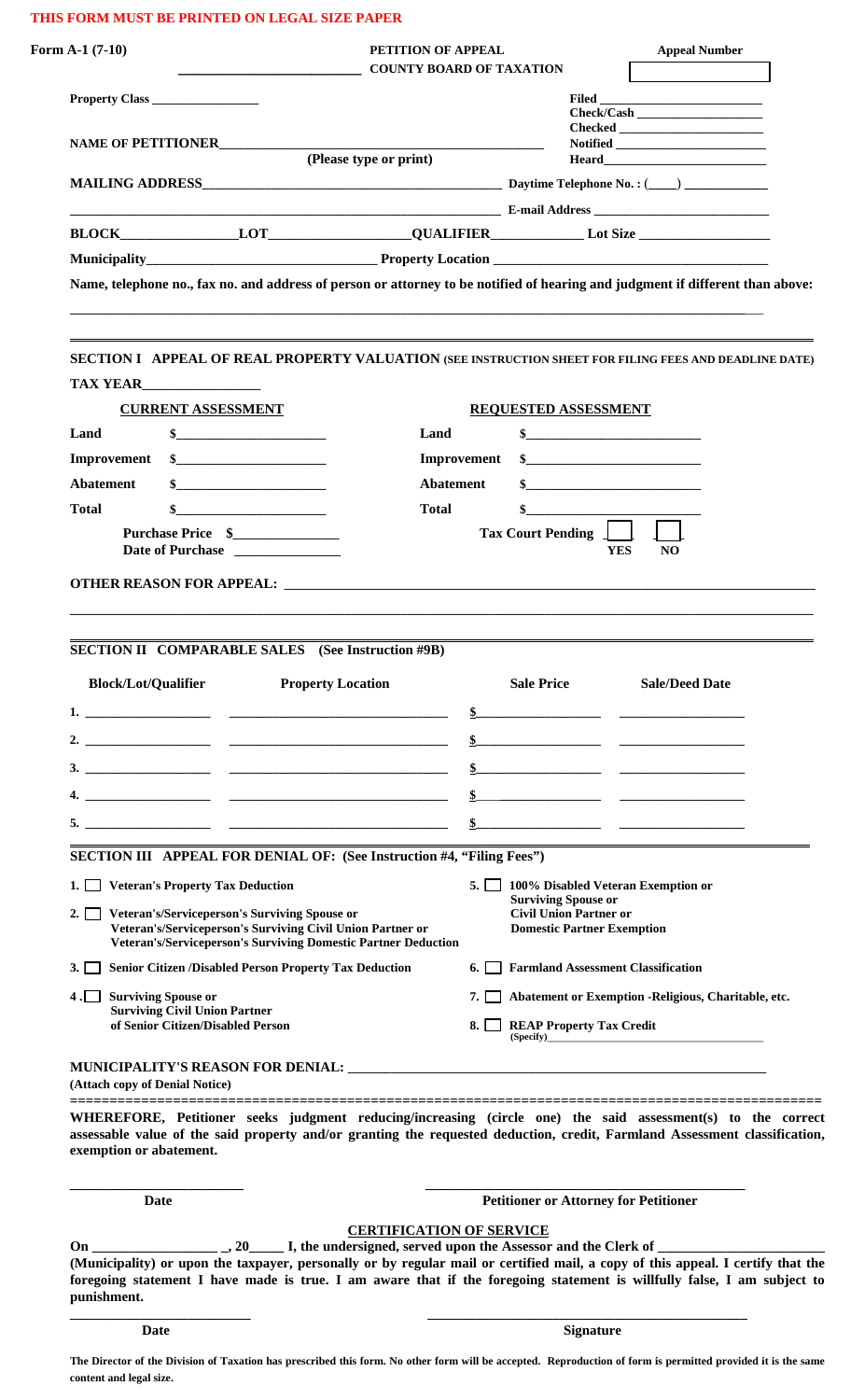# **\_\_\_\_\_\_\_\_\_\_\_\_\_ COUNTY BOARD OF TAXATION INSTRUCTIONS FOR FILING PETITION OF APPEAL**

# **1. FILING DATE**

- **(a)** Your appeal must be *received* (not merely postmarked) by the county board of taxation on or before April 1 of the tax year, or 45 days from the date the bulk mailing of Notification of Assessment is completed in the taxing district, whichever is later. An appeal received after the close of business hours on April 1, or 45 days from the date the bulk mailing of Notification of Assessment is completed in the taxing district, whichever is later, is untimely filed and will result in dismissal of the appeal. If the subject property lies within a taxing district where a municipal-wide revaluation or municipal-wide reassessment has been implemented, your appeal must be *received* (not merely postmarked) by the county board of taxation on or before May 1 of the tax year. If the last day for filing an appeal falls on a Saturday, Sunday, or legal holiday, the last day shall be extended to the first succeeding business day.
- **(b)** A taxpayer will have 45 days to file an appeal upon issuance of Notification of Change of Assessment.
- **(c)** Should the assessor fail for any reason to mail or deliver a Notification of Assessment or a Notification of Change in Assessment, the county board of taxation may, upon the written application of the taxpayer and with the approval of the Director of the Division of Taxation, grant a reasonable extension of time to file an appeal.

# **2. SEPARATE APPEALS**

Separate appeals must be filed for each taxed parcel unless the county tax administrator grants prior approval to consolidate parcels or lots into one appeal filing using form MAS (Multiple Appeal Schedule).

# **3**. **FILING OF PETITION**

- **(a)** The original petition must be filed with the county board of taxation.
- **(b)** A copy must be served upon the assessor of the municipality in which the property is located or, in the case of a municipal appeal, served upon the taxpayer.
- **(c)** A copy must be served upon the clerk of the municipality in which the property is located or, in the case of a municipal appeal, served upon the taxpayer.
- **(d)** A copy should be retained by the petitioner.
- **(e)** Any supporting documents attached to the original petition must also be attached to the assessor's and municipal clerk's copies.

# **4. FILING FEES** (*Must accompany original petition of appeal*)

| (a) | Assessed Valuation less than \$150,000             | 5.00               |
|-----|----------------------------------------------------|--------------------|
|     | \$150,000 or more, but less than \$500,000         | 25.00<br>\$.       |
|     | \$500,000 or more, but less than \$1,000,000<br>2. | \$100.00           |
|     | 3. \$1,000,000 or more                             | \$150.00           |
| (b) | Appeal on Classification                           | \$25.00            |
| (c) | Appeal on Valuation and Classification             | Sum of (a) and (b) |
| (d) | Appeal not covered by (a), (b), and (c)            | 25.00              |

**\*Property Classifications:** 1 – Vacant; 2 – Residential; 3A – Farm (Regular); 3B – Farm (Qualified); 4A – Commercial; 4B – Industrial; 4C – Apartment (five families or more).

# **No fee is required to file a petition contesting the denial of an application for a:**

- veteran or veteran's surviving spouse/ surviving civil union partner/ surviving domestic partner or serviceperson's surviving spouse/ surviving civil union partner/ surviving domestic partner, deduction;
- senior citizen or disabled person or surviving spouse/ surviving civil union partner of a senior citizen or disabled person, deduction;
- disabled veteran or surviving spouse/ surviving civil union partner/ surviving domestic partner of a disabled veteran; or
- Regional Efficiency Aid Program (REAP) property tax credit.

# *Check should be made payable to: County Tax Administrator.*

# **5. PAYMENT OF REAL ESTATE TAXES ON APPEAL**

**N.J.S.A.** 54:3-27 provides that a taxpayer who shall file an appeal from an assessment shall pay to the collector of the taxing district no less than the total of all taxes and municipal charges due up to and including the first quarter of the taxes and municipal charges assessed against him for the current year. The county board may relax the tax payment requirement and fix such terms for payment of the tax as the interests of justice may require. If the county board of taxation refuses to relax this payment requirement and that decision is appealed, the Tax Court may hear all issues without remand to the board as the interests of justice may require.

# **6. ADJOURNMENTS**

No adjournments will be granted except for extraordinary reasons.

# **7. REPRESENTATION AT HEARING**

- (a) A taxpayer must be present at the hearing or be represented by an Attorney-at-Law admitted to practice in the State of New Jersey.
- (b) If the petitioner is a business entity, such as a corporation, partnership, LLC, etc., the appeal must be prosecuted by an Attorney-At-Law admitted to practice in the State of New Jersey.